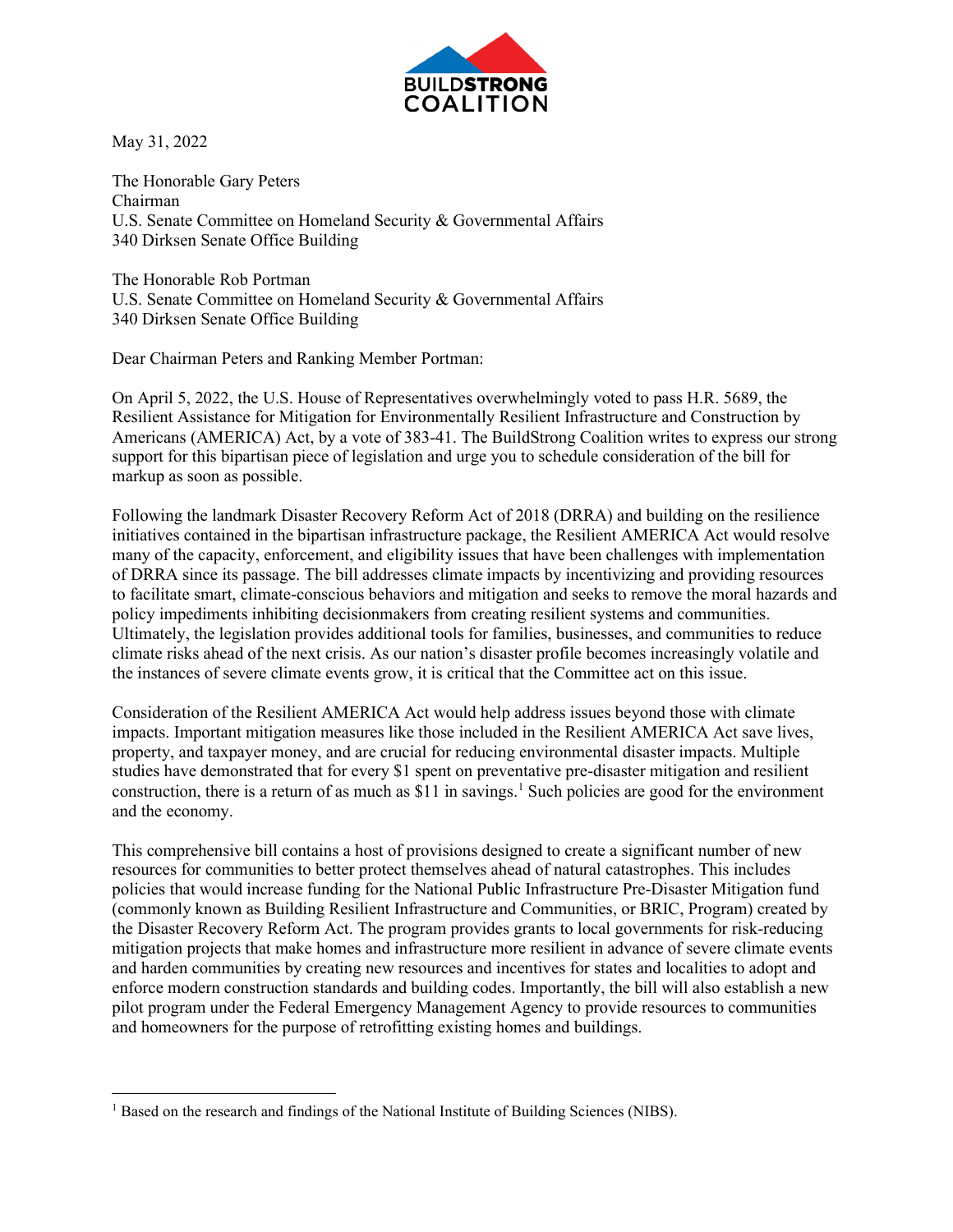The BuildStrong Coalition has been proud to serve as a longtime partner to Congress's work to investigate causes of, and devise the solutions to, the rising costs and impacts of disasters in the United States. The Resilient AMERICA Act is the next step in advancing this critical mission. Our organization represents the broad, bipartisan, public-private, and nonprofit stakeholder support for the bill. Founded in 2011 to respond to an increasing number of severe disasters, BuildStrong is made up of a diverse group of members representing firefighters, emergency responders, emergency managers, insurers, engineers, architects, contractors, and manufacturers, as well as consumer organizations, code specialists, and many others committed to building a more disaster resilient nation.

Therefore, the BuildStrong Coalition and its allied partners again ask that the Resilient AMERICA Act be brought to Committee for consideration in an expeditious manner. We look forward to working with you and are prepared to offer our institutional expertise throughout the process.

Sincerely,

Natalie F. Enclade, Ph.D. Executive Director BuildStrong Coalition

Cc: American Concrete Pavement Association American Concrete Pipe Association The American Institute of Architects American Property Casualty Insurance Association American Society of Civil Engineers U.S. Chamber of Commerce Concrete Reinforcing Steel Institute Congressional Fire Services Institute Council of Insurance Agents and Brokers Ductile Iron Pipe Research Association Federal Alliance for Safe Homes Independent Insurance Agents and Brokers of America Institute for Sustainable Development Insurance Information Institute The Insurance Institute for Business and Home Safety International Association of Fire Chiefs International Code Council Liberty Mutual Insurance Marsh McLennan McWane, Inc. National Association of Mutual Insurance Companies National Association of State Fire Marshals National CERT Association National Concrete Masonry Association National Council of Structural Engineers Association National Fire Protection Association National Institute of Building Sciences National League of Cities National Precast Concrete Association National Ready Mixed Concrete Association National Recreation and Park Association